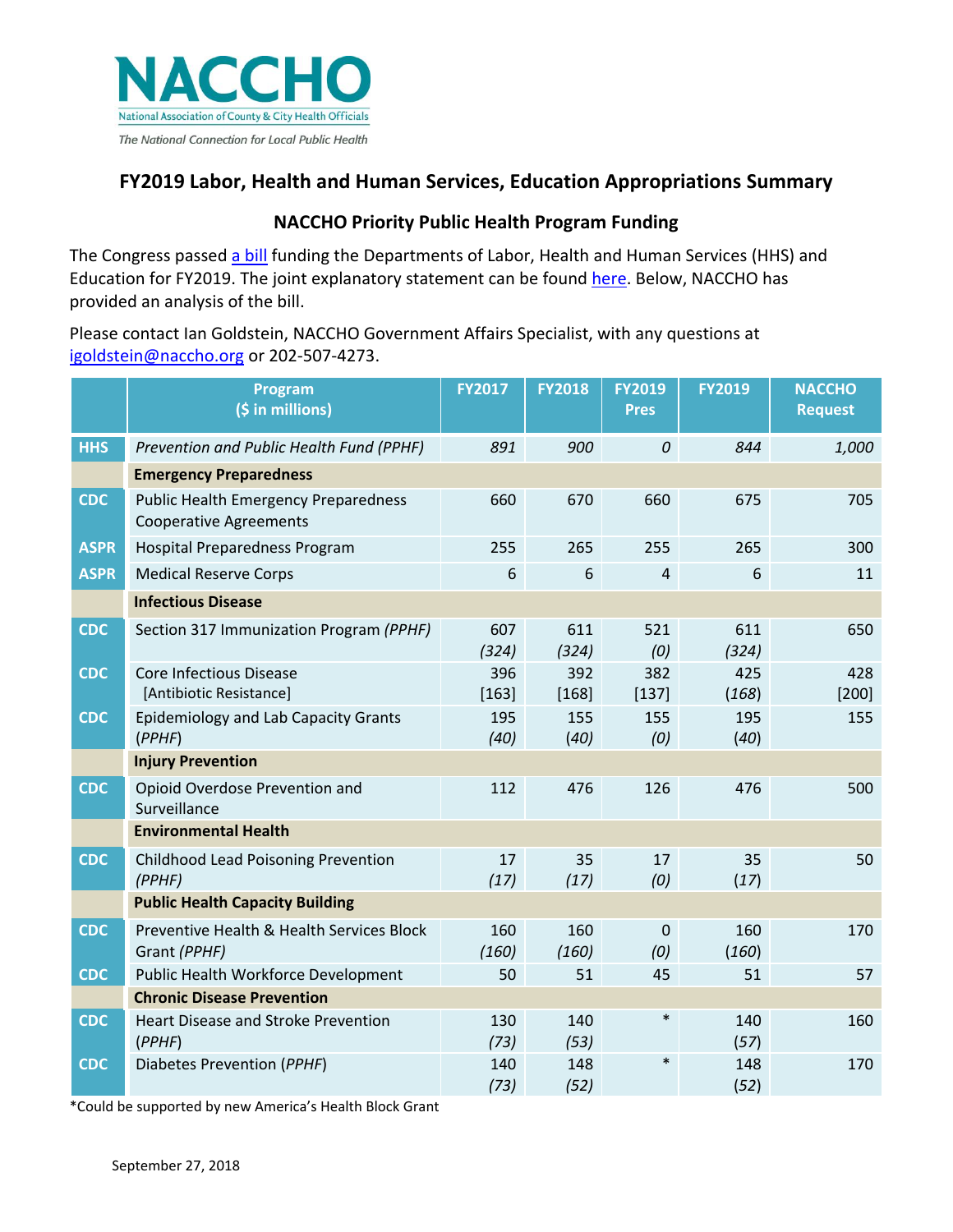#### **Opioid Abuse and Overdose Prevention**

|               | <b>Program</b><br>(\$ in millions)                                                     | <b>FY2017</b> | <b>FY2018</b> | 2019<br>Pres. | <b>FY2019</b> | <b>NACCHO</b><br><b>Request</b> |
|---------------|----------------------------------------------------------------------------------------|---------------|---------------|---------------|---------------|---------------------------------|
| <b>CDC</b>    | Opioid Overdose<br>Prevention and<br>Surveillance                                      | 112           | 476           | 126           | 476           | 500                             |
| <b>HHS</b>    | <b>Opioid Allocation</b>                                                               |               |               | 175           |               |                                 |
| <b>SAMHSA</b> | <b>Targeted State Opioid</b><br><b>Response Grants</b>                                 | 500           | 1,000         | 1,000         | 1,500         |                                 |
| <b>SAMHSA</b> | <b>Opioid Treatment</b><br>Programs/Regulatory<br><b>Activities</b>                    | 9             | 9             | 9             | 9             | 9                               |
| <b>SAMHSA</b> | Medication-Assisted<br><b>Treatment for Prescription</b><br>Drug and Opioid Addiction  | 56            | 84            | 56            | 89            | 89                              |
| <b>SAMHSA</b> | <b>Grants to Prevent</b><br>Prescription Drug/Opioid<br><b>Overdose Related Deaths</b> | 12            | 12            | 12            | 12            | 26                              |

#### *Overview*

The FY2019 Labor, HHS, Education (LHHS) Appropriations bill passed by the Congress includes some good news for public health programs, although most programs remain flat funded at the same levels as FY2018. The Congress rejected most cuts proposed by the White House in their FY2019 budget proposal, including the proposal to block grant chronic disease programs at the Centers for Disease Control and Prevention (CDC). The Public Health Emergency Preparedness Program received a small \$5 million increase from FY2018, but the Hospital Preparedness Program remained level at \$265 million. The bill includes \$844 million in funding for the Prevention and Public Health Fund.

The bill includes a new allocation of \$10 million to support surveillance activities at CDC to monitor mothers and babies impacted by the Zika virus during pregnancy in the highest risk jurisdictions. The bill includes a new provision of \$50 million for an Infectious Disease Rapid Response Fund to serve as an emergency fund in the event of an emergency related to an infectious disease. The bill also includes the continued \$160 million funding for Preventive Health and Health Services Block Grant.

The joint explanatory statement accompanying the bill recommends caution as CDC moves the Strategic National Stockpile (SNS) to the Assistant Secretary for Preparedness and Response (ASPR). "The conferees direct the Secretary to ensure that the administrative transition of the SNS from CDC to ASPR covers any programmatic or funding gaps that would hinder CDC's ability to continue their ongoing activities related to the SNS or any other ongoing activity. The conferees reiterate that the Secretary is directed to maintain a strong and central role for CDC in the medical countermeasures enterprise."

The Congress will invest in combating the opioid epidemic with a total of \$3.7 billion going to fight opioid abuse, an increase of \$145 million from FY2018. CDC receives the same level of funding for opioids as in FY2018, \$476 million but new language advocated for by NACCHO states: "CDC shall continue to use the provided funds to advance the understanding of the opioid overdose epidemic and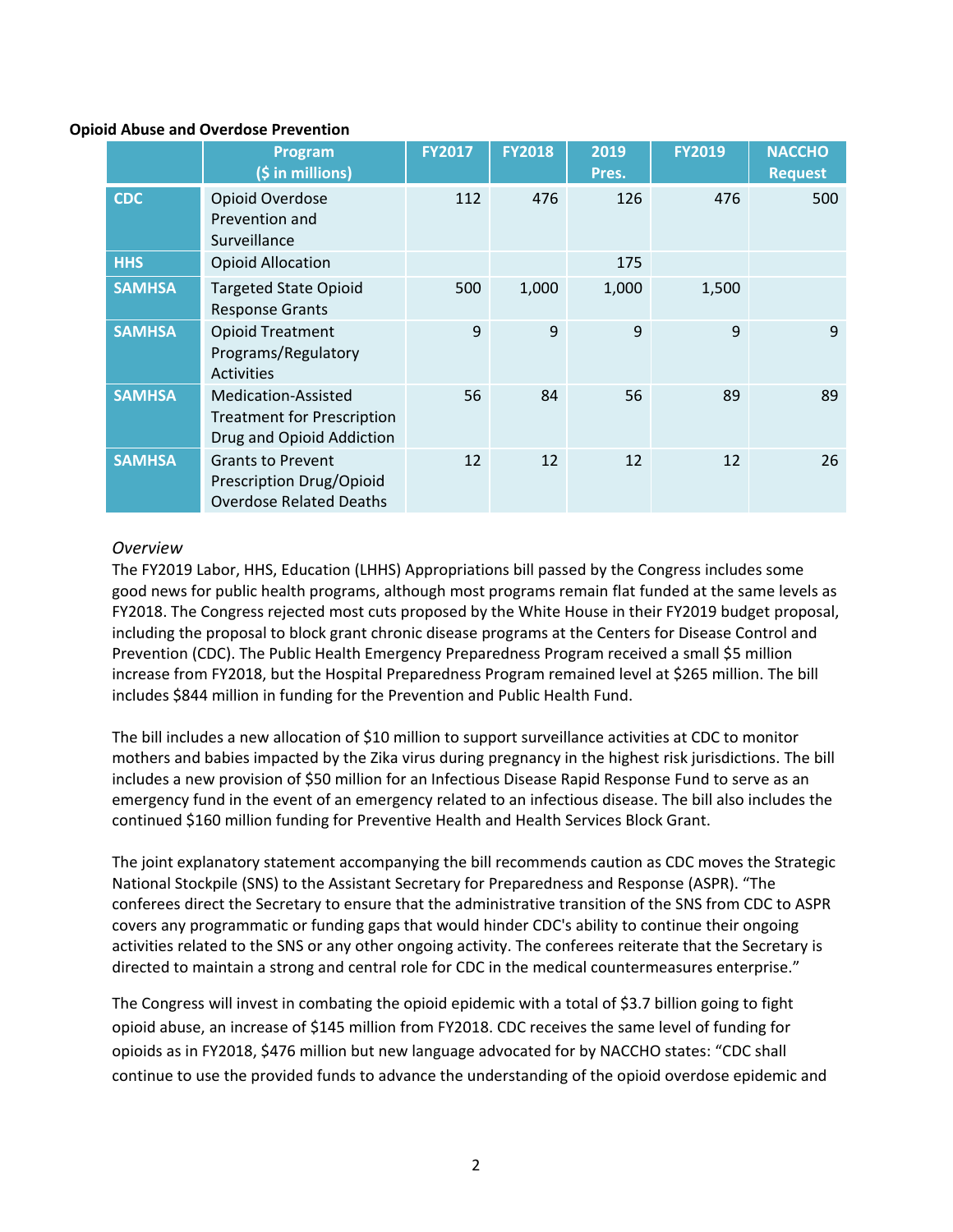scale up prevention activities across all 50 states, Washington, D.C., territories, and Tribes, **as well as extend eligibility to local health departments**."

The Congress again provides \$120 million to address substance abuse, including opioid abuse and overdose in rural communities and provides new funding of \$5 million to address infectious diseases associated with the opioid epidemic. The bill includes \$2 million for Neonatal Abstinence Syndome. The bill includes \$1.5 billion for the Substance Abuse and Mental Health Services Administration's (SAMHSA) State Opioid Response Grant, which continues a 15% set-aside for states with the highest mortality rate related to opioid use disorders and a \$50 million set-aside for Indian tribes and tribal organizations. This funding replaces \$500 million expiring from the 21st Century CURES Act. The bill also included \$10 million in Medication-Assisted Treatment for Prescription Drug and Opioid Addiction for grants to Indian tribes, tribal organizations, or consortia.

### *Centers for Disease Control and Prevention*

The bill provides \$7.9 billion for CDC, an increase of \$126 million from FY2018, given FY2018 included one-time lab construction funding, including \$805 million from the PPHF. NACCHO has created a [chart](https://www.naccho.org/uploads/downloadable-resources/PPHF-2014-2019-final.pdf) that includes the FY2019 allocation of the PPHF.

Programs of interest to local health departments at CDC include the following:

- Immunization and Respiratory Diseases \$798 million, same as FY2018. The total includes \$321 million from the PPHF.
	- $\circ$  Section 317 Immunization Program \$611 million, same as FY2018; \$321 million from the PPHF.
	- o Influenza Planning and Response \$188 million, same as FY2018.
- HIV, Viral Hepatitis, STD, and TB Prevention \$1.1 billion, an increase of \$5 million from FY2018 to support a new initiative targeting infectious disease consequences of the opioid epidemic.
	- o HIV Prevention and Research \$789 million, a \$1 million increase from FY2018.
		- **HIV Prevention by Health Departments \$397 million, same as FY2018.** 
			- HIV Surveillance- \$120 million, same as FY2018.
			- Activities to Improve Program Effectiveness- \$103 million, same as FY2018.
		- National, Regional, Local Community and other Orgs- \$135 million, same as FY2018.
		- HIV Adolescent and School Health \$33 million, same as FY2018.
	- o Viral Hepatitis Prevention \$39 million, same as FY2018.
	- o STD Prevention \$157 million, same as FY2018.
	- o TB Prevention \$142 million, same as FY2018.
	- o Infectious Diseases and the Opioid Epidemic \$5 million in new funding.
- Emerging and Zoonotic Infectious Diseases \$620 million, an increase of \$6 million from FY2018, including \$52 million from the PPHF.
	- o Core Infectious Diseases \$425 million, an increase of \$3 million from FY2018.
		- Antibiotic Resistance Initiative \$168 million, same as FY2018.
			- Vector-borne Diseases \$39 million, a \$1 million increase from FY2018.
			- Emerging Infectious Diseases \$157 million, an increase of \$2 million from FY2018.
	- o Food Safety \$60 million, a \$2 million increase from FY2018.
	- o Epidemiology and Laboratory Capacity Grants \$190 million, same as FY2018, \$40 million from PPHF.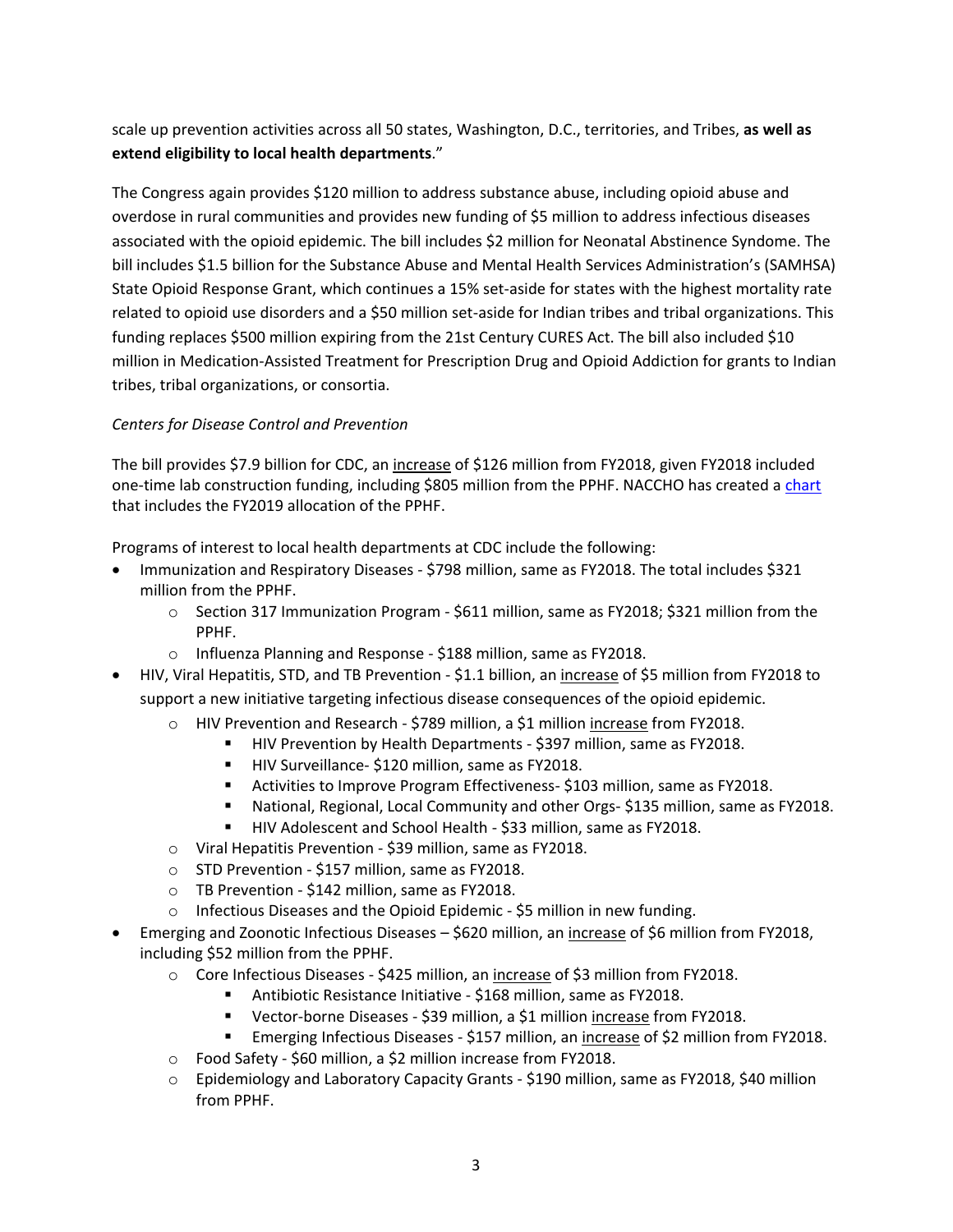- o National Healthcare Safety Network \$21 million, same as FY2018.
- o Advanced Molecular Detection \$30 million, same as FY2018.
- o Healthcare Associated Infections \$12 million from the PPHF, same as FY2018.
- Chronic Disease Prevention and Health Promotion \$1.2 billion, an increase of \$25 million from FY2018, including \$255 million from the PPHF.
	- $\circ$  Racial and Ethnic Approaches to Community Health –\$56 million, an increase of \$5 million from FY2018. \$21 million is for Good Health and Wellness in Indian Country.
	- o Tobacco \$210 million, same as FY2018, \$130 million from the PPHF.
	- o Million Hearts \$4 million from the PPHF, same as FY2018.
	- o Cancer Prevention and Control \$372 million, an increase of \$4 million from FY2018.
	- o Safe Motherhood/Infant Health \$58 million, an increase of \$12 million from FY2018, to expand technical assistance to State Maternal Mortality Review Committees.
	- o Nutrition, Physical Activity, and Obesity \$57 million, an increase of \$2 million from FY2018 for research and education on farm to school programs.
		- High-Rate Obesity Counties \$15 million, same as FY2018. "The Committee expects CDC to work with State and local public health departments to support measurable outcomes through evidenced-based obesity research, intervention, and prevention programs."
		- **Heart Disease and Stroke Prevention -- \$140 million, same as FY2018; \$57 million** from the PPHF.
		- Diabetes \$148 million, same as FY2018; \$52 million from the PPHF.
		- Diabetes Prevention Program \$25 million, same as FY2018.
		- School Health \$15 million, same as FY2018.

Birth Defects, Developmental Disabilities, Disability and Health - \$156 million, an increase of \$15 million from FY2018.

- o \$10 million is provided for Surveillance for Emerging Threats to Mother and Babies. CDC's continued collaboration with State, tribal, territorial, and local health departments to monitor mothers and babies impacted by the Zika virus during pregnancy in the highest risk jurisdictions. This funding will allow CDC to pilot the Zika surveillance/registry system in additional jurisdictions to capture data on other emerging public health threats to mothers and babies, such as opioid use during pregnancy, natural disasters, and pandemic influenza.
- Public Health and Scientific Services \$496 million, an increase of \$6 million from FY2018.
	- o Public Health Workforce Development \$51 million, same as FY2018.
	- o Surveillance, Epidemiology, and Public Health Informatics \$285 million, a \$6 million increase from FY2018.
	- o Health Statistics \$160 million, same as FY2018.
- Environmental Health \$209 million, an increase of \$4 million from FY2018.
	- o Environmental Health Activities \$45 million, same as FY2018.
	- o Climate Change –\$10 million, same as FY2018.
	- o Childhood Lead Poisoning (Healthy Homes) \$35 million, same as FY2018, including \$17 million from PPHF.
	- o Asthma \$29 million, same as FY2018.
	- o Environmental and Health Outcome Tracking Network \$34 million, same as FY2018.
	- Injury Prevention and Control \$649 million, an increase of \$1 million from FY2018.
		- o Intentional Injury \$103 million, same as FY2018.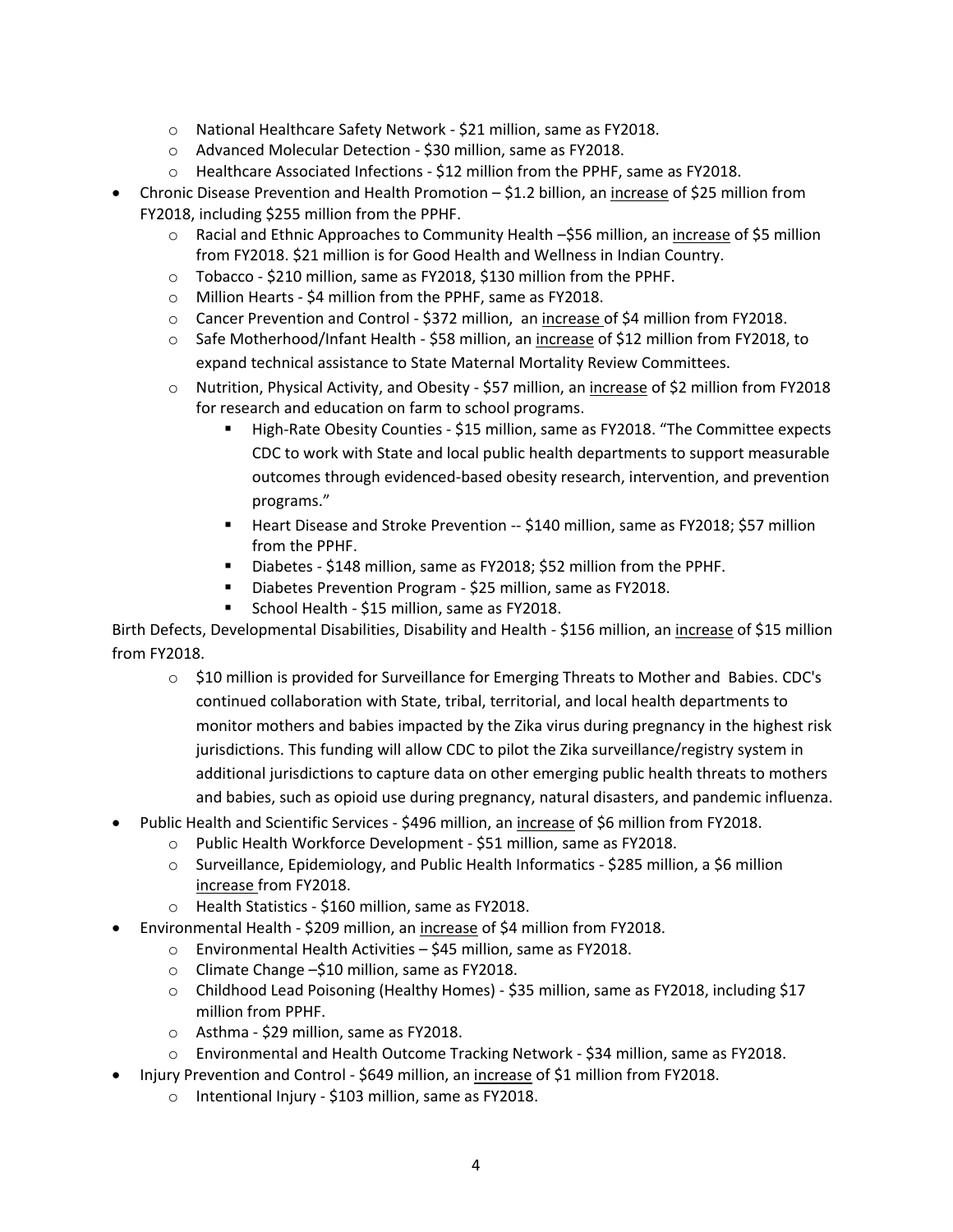- Rape Prevention \$49 millionsame as FY2018.
- o Unintentional Injury \$9 million, same as FY2018.
- o National Violent Death Reporting System \$24 million, same as FY2018.
- o Injury Prevention Activities \$29 million, same as FY2018.

Opioid Drug Overdose Prevention - \$476 million, an increase of \$1 million from FY2018. Joint explanatory statement states "CDC shall continue to use the provided funds to advance the understanding of the opioid overdose epidemic and scale up prevention activities across all 50 states, Washington, D.C., territories, and Tribes, **as well as extend eligibility to local health departments**. Also included, \$10 million in funds to support an opioid nationwide awareness campaign.

- Office of Public Health Preparedness and Response \$1.5 billion, an increase of \$20 million from FY2018.
	- o Public Health Emergency Preparedness (PHEP) \$675 million, an increase of \$5 million from FY2018.
	- o Academic Centers for Public Health Preparedness \$8 million, same as FY2018.

Strategic National Stockpile - \$610 million, same as FY2018. The conferees direct the Secretary to ensure that the administrative transition of the SNS from CDC to ASPR covers any programmatic or funding gaps that would hinder CDC's ability to continue their ongoing activities related to the SNS or any other ongoing activity. The conferees reiterate that the Secretary is directed to maintain a strong and central role for CDC in the medical countermeasures enterprise.

- CDC-Wide Activities and Program Support \$324 million, an increase of \$50 million from FY2018, including \$160 million from PPHF.
	- o Public Health Leadership and Support \$114 million, same as FY2018.
	- o Preventive Health and Health Services Block Grant \$160 million from the PPHF, same as FY2018.

### *Health Resources and Services Administration*

Programs of interest at the Health Resources and Services Administration (HRSA) include the following:

- Community Health Centers \$5.5 billion, an increase of \$200 million from FY2018. The Committee includes \$200 million to support, enhance, and expand behavioral health, mental health, or substance use disorder services.
- Public Health and Preventive Medicine \$17 million, same as FY2018.
- Maternal and Child Health Block Grant \$678 million, an increase of \$26 million from FY2018 for Special Projects of Regional and National Significance.
- Ryan White AIDS Program \$2.3 billion, same as FY2018.
	- o Part A Emergency Assistance (cities) \$656 million, same as FY2018.
	- o Part B Comprehensive Care (states) \$415 million, same as FY2018.
	- o Part B AIDS Drug Assistance Program \$900 million, same as FY2018.
- Title X Family Planning Program –\$287 million, same as FY2018.
- Rural Communities Opioid Response \$120 million, an increase of \$20 million from FY2018. *Office of the HHS Secretary*
- Teen Pregnancy Prevention Initiative \$101 million, same as FY2018.
- *Public Health and Social Services Emergency Fund*
- Assistant Secretary for Preparedness and Response \$1.7 billion, an *increase* of \$50 million from FY2018.
	- o Hospital Preparedness Program \$265 million, same as FY2018.